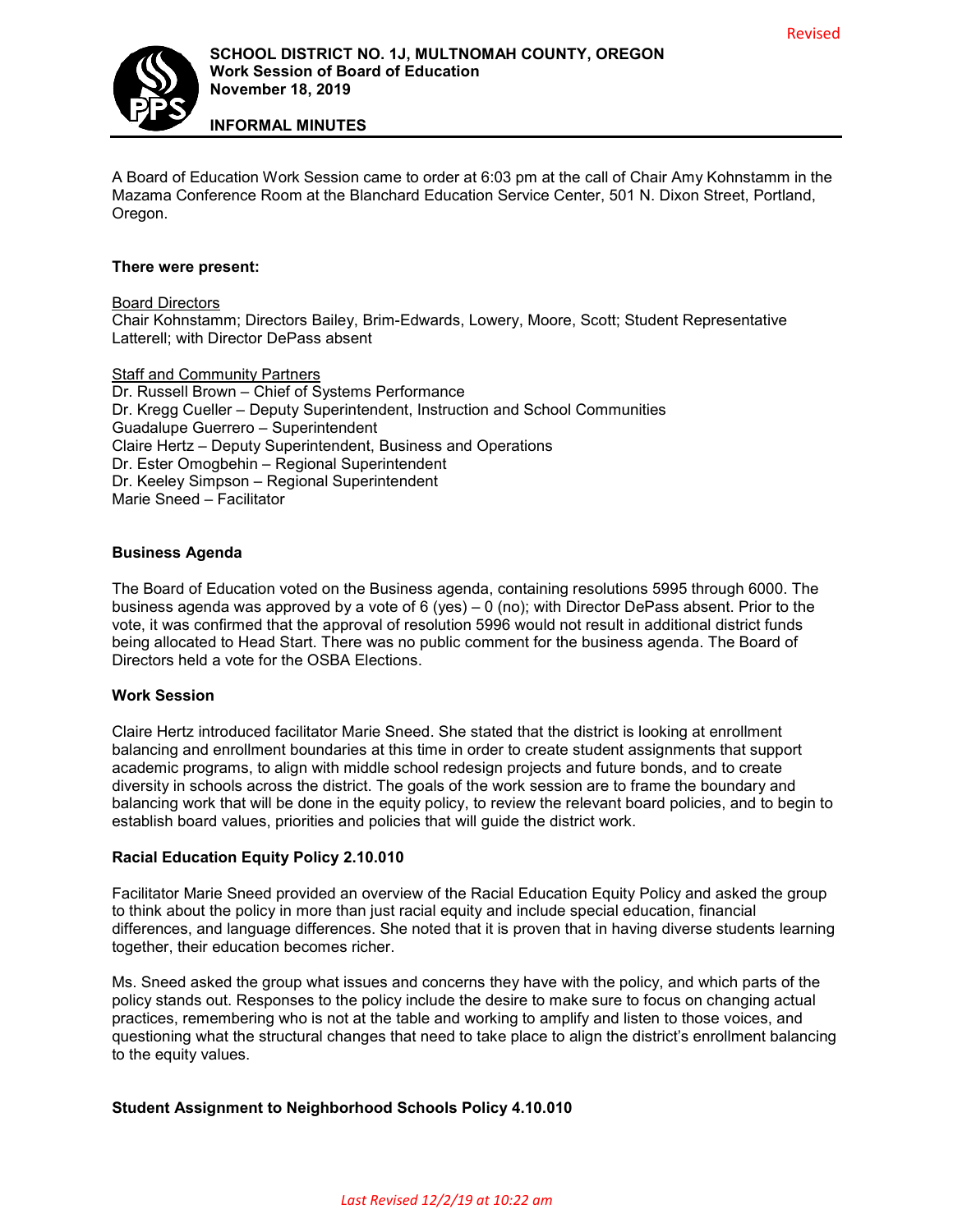#### November 18, 2019

Ms. Sneed questioned whether the district should continue with the legacy policy, which allows siblings to attend a school that an older sibling attends even if the family is no longer within the boundaries. It was noted that because of the legacy policy, it takes a very long time for the effects of the changes to play out in the schools, which often means that by the time the boundary change effects are seen in the schools, the reason for the changes are often no longer pertinent. The board discussed the pros and cons to making large broad changes or small changes that don't impact as many students. It was noted that the option with the most positive outcomes should be focused on, as opposed to how many students will be affected.

Ms. Sneed asked what it means to the board when the policy says "anticipate the need for school boundary changes and consider other viable options"? Grade reconfiguration, the moving of programs (such as kindergarten) to alternative locations, and adding portables were mentioned. Ms. Sneed commented that focus options schools, which are often called magnet schools in other districts, could also be used as alternatives to changing boundaries.

## **Student Enrollment and Transfers Policy 4.10.051**

Ms. Sneed summarized the policy. She commented that the district currently has no portfolio of schools, which lists the schools in the district and their options. The group discussed focus option schools and how to use them to balance enrollment, and how to keep them without taking away from neighborhood schools. Focus option schools are not allowed to market which could allow programs to include a more diverse population. It was noted that marketing doesn't usually catch students from diverse backgrounds because focus option schools can't provide things such as transportation and after school programming. The lack of which makes it hard for low income families to attend schools outside of their neighborhood. Transparency regarding hardship transfers was requested.

## **Educational Options Policy 6.10.022**

Ms. Sneed asked the board to think about the statement "Promote equity and diversity in the admission of students to educational options and minimize barriers to participation in educational options". It was noted that there are only a few focus options in middle and high school choices, which is when the students are at an age that they can actually make a choice. Concern regarding focus option / magnet schools taking away from neighborhood schools were expressed. It was noted that the conversation on focus options schools would be different if there were no failing schools, because magnets would not be a negative effect on a neighborhood school if all schools were successful schools. It was noted to use caution when discussing failing schools, because failing is often decided by test scores, when test scores are not the only indicator of success.

It was noted that the birthrate in Portland is down, and that enrollment needs are constantly shifting. It will be important to do a good job on the policies, to create framework that can model future enrollment balancing.

## **Values and Priorities**

The board discussed their values and priorities in the following categories: commitment to inclusive and equitable schools and programs, diverse enrollments, portfolio of neighborhood schools and focus option schools and programs, K-8 and or K-5 Middle School programs, optimal capacities for programs and facilities, and feeder patterns. Some values that were mentioned were having neighborhood schools that families want to go to, making sure that neighborhood schools have the supports that they need to serve the students who live in their neighborhood, focus on student outcomes, strategic planning regarding focus options schools, and making sure that the schools that have the most students of color and lower income families have neighborhood programs that offer more than the minimum.

It was noted that there are time constraints on the enrollment balancing work because there is a new middle school opening and some schools are overcrowded, both of which need to be addressed soon.

# **Public Comment**